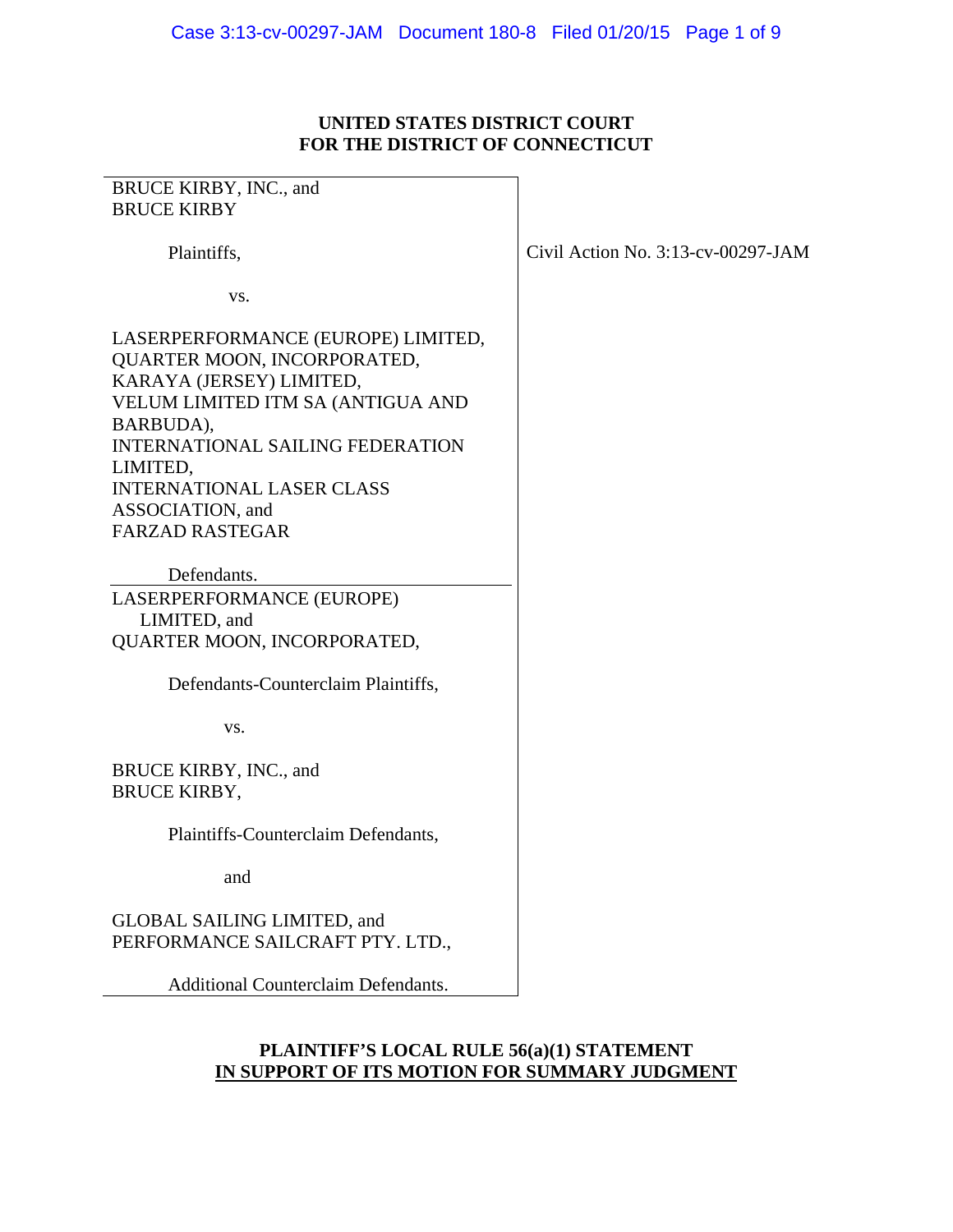#### Case 3:13-cv-00297-JAM Document 180-8 Filed 01/20/15 Page 2 of 9

Plaintiffs Bruce Kirby and Bruce Kirby, Inc. ("Plaintiff" or "Kirby"), pursuant to Rule 56 of the Local Civil Rule for the District of Connecticut, submit Local Rule 56(a)(1) Statement of Material Facts in support of their motion pursuant to Rule 56 of the Federal Rules of Civil Procedure for summary judgment dismissing Defendant Quarter Moon, Inc.'s and Defendant Laser Performance (Europe) Ltd.'s (collectively and individually "Defendant" or "Laser Performance")<sup>1</sup> third, fourth, fifth, sixth, seventh, eighth, and, ninth counterclaims.

1. Defendant filed an Answer and Counterclaims on June 12, 2013. Doc. No. 40. **Defendant's Third Counterclaim**

2. Defendant's Third Counterclaim against Plaintiff is for tortious interference with business relations. *See id*., ¶¶ 84-92.

3. Defendant's Third Counterclaim seeks damages in excess of \$10 million. *See id.*, ¶ 92.

4. To prevail on its Third Counterclaim, Defendant is required to prove that it has suffered damages as a result of the alleged tortious interference. *See Rioux v. Barry*, 927 A.2d 304, 311-312 (Conn. 2007) (identifying elements of tortious interference with business relations).

5. Defendant has failed to produce or identify any documents, let alone a calculation or computation, supporting its claim for damages under its Third Counterclaim.

#### **Defendant's Fourth Counterclaim**

 $\overline{a}$ 

6. Defendant's Fourth Counterclaim against Plaintiff is for conspiracy to tortiously interfere with business relations. *See id*., ¶¶ 93-95.

<sup>1</sup> Quarter Moon and LaserPerformance filed joint answer and counterclaim. *See* Doc. No. 40.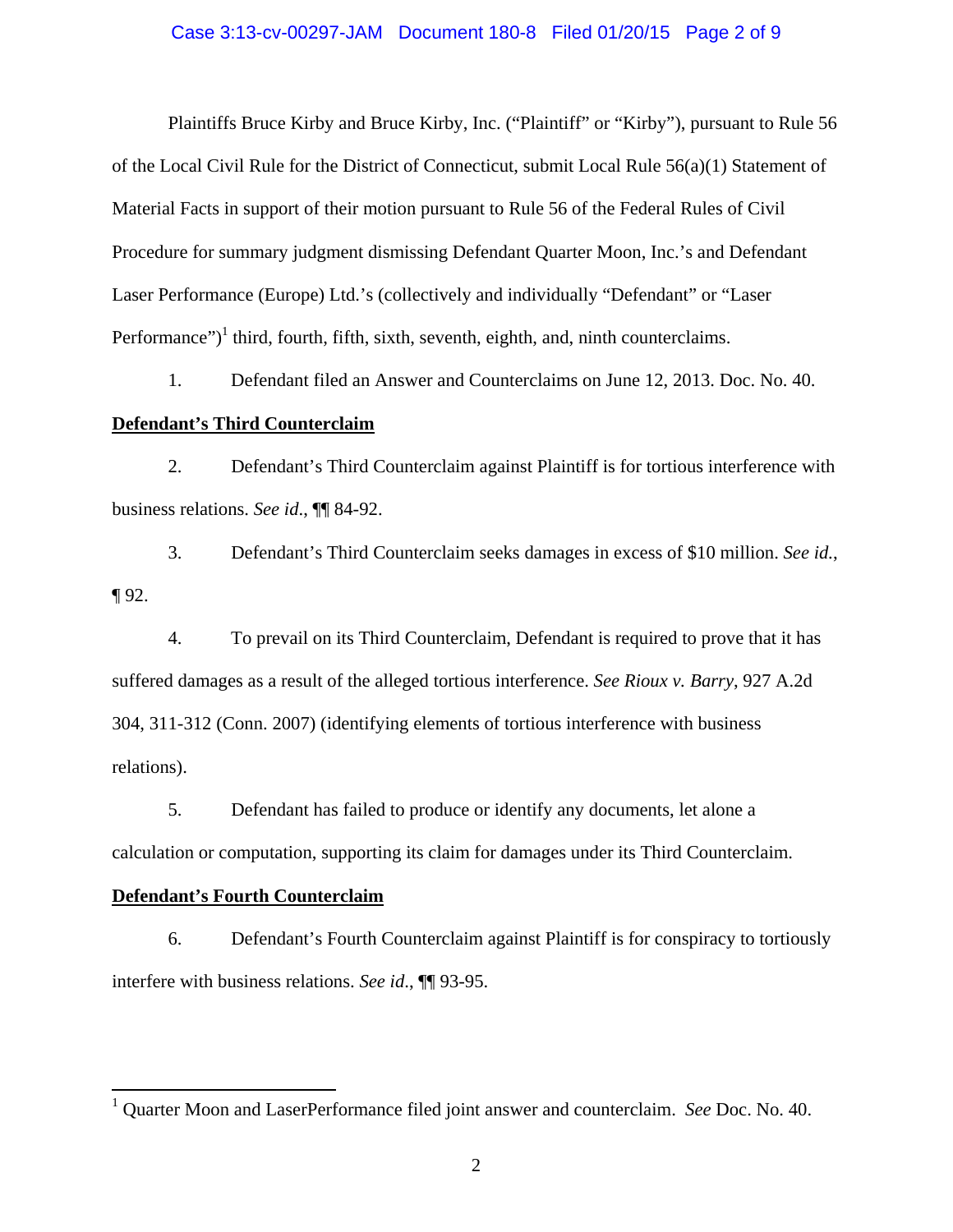# Case 3:13-cv-00297-JAM Document 180-8 Filed 01/20/15 Page 3 of 9

7. Defendant's Fourth Counterclaim seeks damages in excess of \$10 million. *See id.*, ¶ 95.

8. To prevail on its Fourth Counterclaim, Defendant must prove that it has suffered damages as a result of the alleged conspiracy to tortiously interference. *See Rioux v. Barry*, 927 A.2d 304, 311-312 (Conn. 2007) (identifying the elements of tortious interference with business relations); *see also Marshak v. Marshak*, 628 A.2d 964, 970 (Conn. 1993) (identifying the elements of conspiracy).

9. Defendant has failed to produce or identify any documents, let alone a computation or calculation, supporting its claim for damages under its Fourth Counterclaim.

#### **Defendant's Fifth Counterclaim**

10. Defendant's Fifth Counterclaim against Plaintiff is for violation of the Connecticut Unfair Trade Practices Act ("CUTPA"). *See id*., ¶¶ 96-101.

11. Defendant's Fifth Counterclaim seeks damages in excess of \$1 million. *See id.*, ¶ 101.

12. To prevail on its claim under CUTPA, Defendant must prove that it has suffered damages as a result of the alleged unfair and deceptive trade practices. *See Ramirez v. Health Net of Northeast, Inc.*, 938 A.2d 576, 589 (Conn. 2008) (describing three prongs of cigarette rule).

13. Defendant has failed to produce or identify any documents, let alone a computation or calculation, supporting its allegation for damages under its Fifth Counterclaim.

### **Defendant's Sixth Counterclaim**

14. Defendant's Sixth Counterclaim against Plaintiff is for breach of the 1983 Builder Agreement. *See id*., ¶¶ 102-106.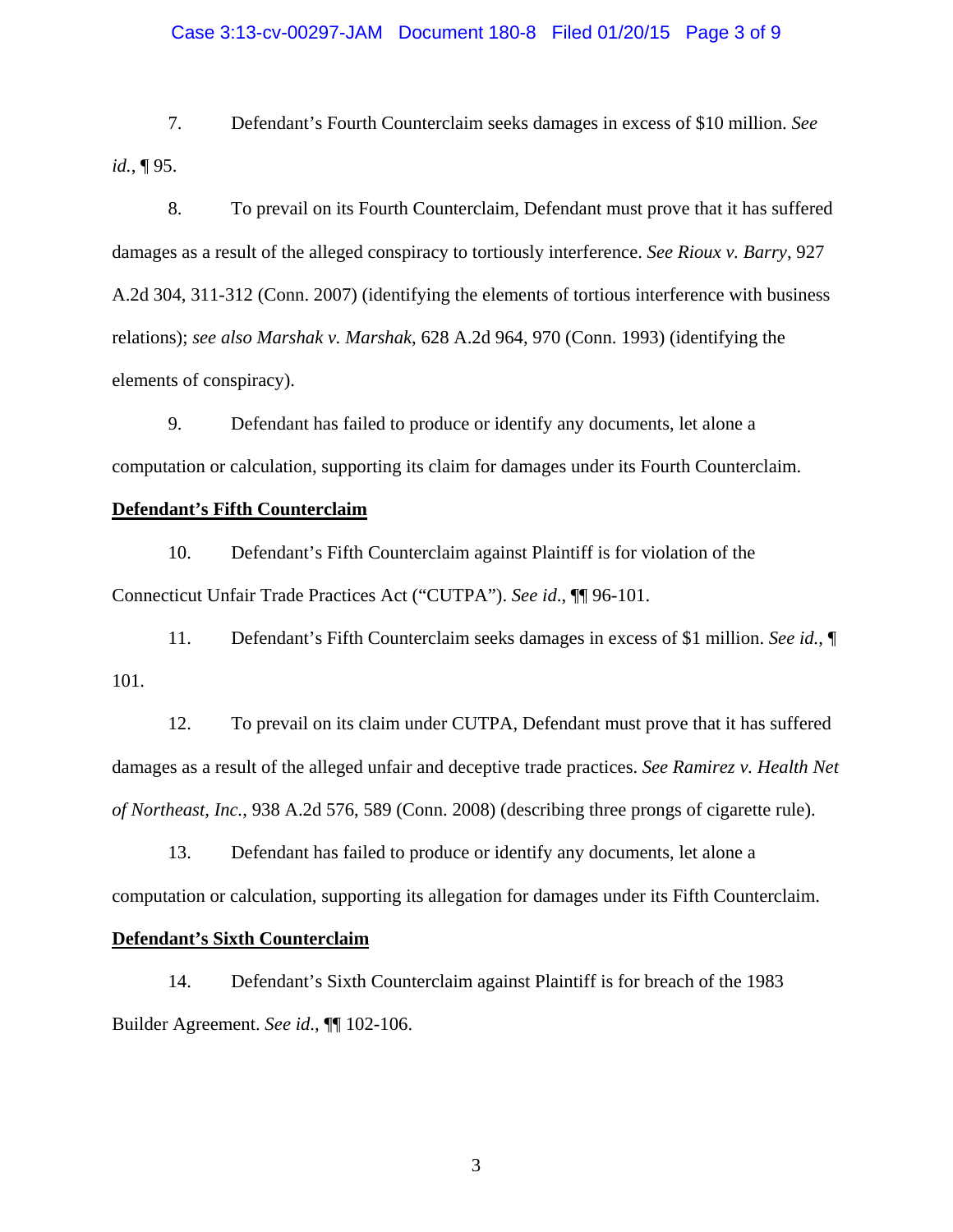# Case 3:13-cv-00297-JAM Document 180-8 Filed 01/20/15 Page 4 of 9

15. Defendant's Sixth Counterclaim seeks damages excess of \$1 million. *See id.*, ¶ 106.

16. To prevail on its Sixth Counterclaim, Defendant must prove that it has suffered damages as a result of the alleged breach of the 1983 Builder Agreement. *Bouchard v. Sundberg,*  834 A.2d 744, 751 (Conn. App. Ct. 2003)). (identifying elements of breach of contract under Connecticut common law); *see also American Pan Co. v. Lockwood Mfg., Inc.Eyeglasses*, Civ. No. C-3-06-197, 2008 WL 471685, at \*6 (S. D. Ohio Feb. 15, 2008) (citing two opinions of the Ontario Superior Court of Justice identifying the elements of a breach of contract claim under Ontario law).

17. Defendant has failed to produce or identify any documents, let alone a computation or calculation, supporting its allegation for damages under its Sixth Counterclaim.

### **Defendant's Seventh Counterclaim**

18. Defendant's Seventh Counterclaim against Plaintiff is for breach of the 1989 Builder Agreement. *See id*., ¶¶ 107-111.

19. Defendant's Seventh Counterclaim seeks damages excess of \$1 million. *See id.*, ¶ 111.

20. To prevail on its Seventh Counterclaim, Defendant must prove that it has suffered damages as a result of the alleged breach of the 1989 Builder Agreement. *Bouchard v. Sundberg,* 834 A.2d 744, 751 (Conn. App. Ct. 2003)). (identifying elements of breach of contract under Connecticut common law); *see also American Pan Co. v. Lockwood Mfg., Inc.Eyeglasses*, Civ. No. C-3-06-197, 2008 WL 471685, at \*6 (S. D. Ohio Feb. 15, 2008) (citing two opinions of the Ontario Superior Court of Justice identifying the elements of a breach of contract claim under Ontario law).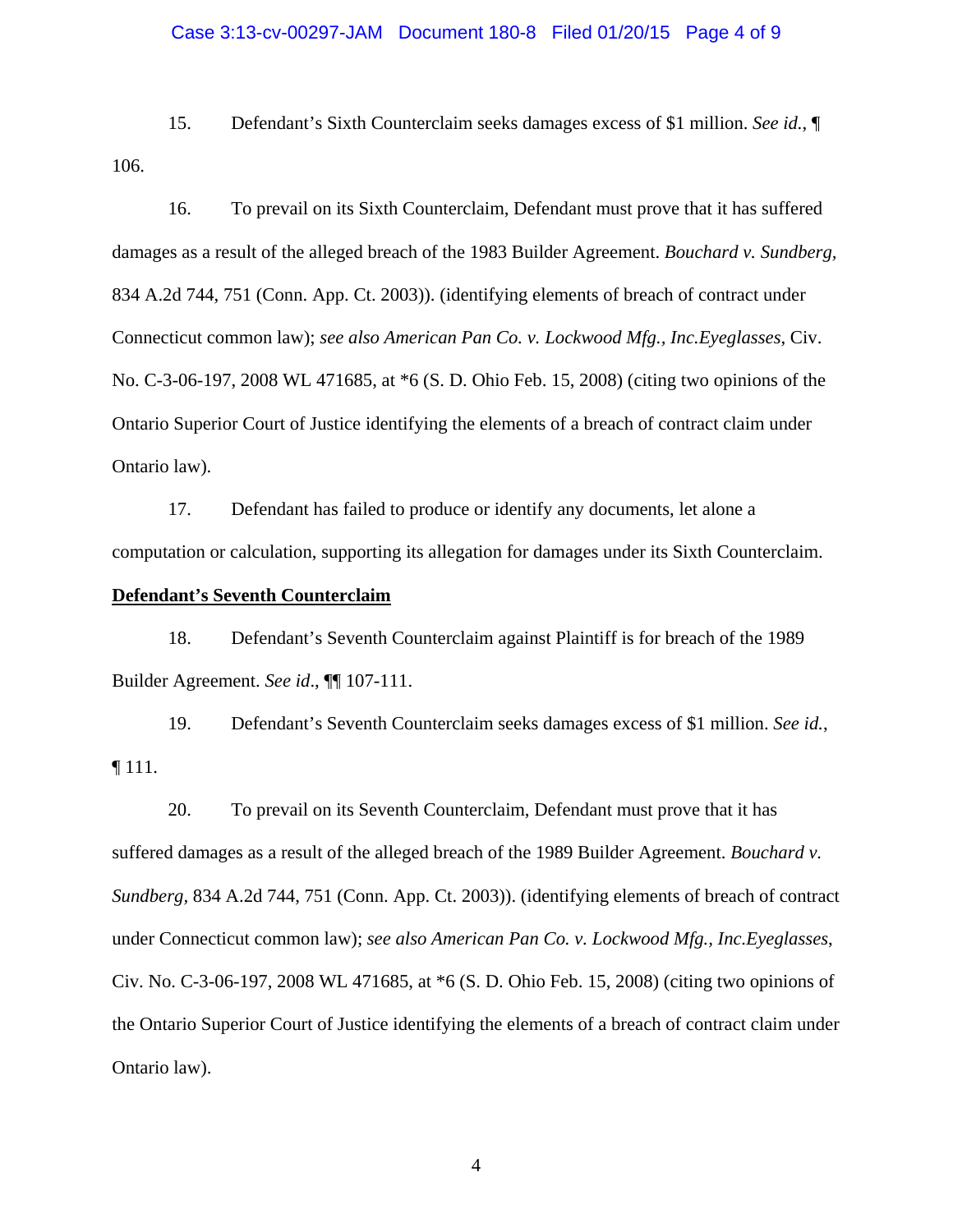# Case 3:13-cv-00297-JAM Document 180-8 Filed 01/20/15 Page 5 of 9

21. Defendant has failed to produce or identify any documents, let alone a computation or calculation, supporting its allegation for damages under its Seventh Counterclaim.

#### **Defendant's Eighth Counterclaim**

22. Defendant's Eighth Counterclaim against Plaintiff is for breach of the November 2005 Agreement. *See id*., ¶¶ 112-118.

23. Defendant's Eighth Counterclaim seeks damages excess of \$1 million. *See id.*, ¶ 118.

24. To prevail on its Eighth Counterclaim, Defendant must prove that it has suffered damages as a result of the alleged breach of the November 2005 Agreement. *Bouchard v. Sundberg,* 834 A.2d 744, 751 (Conn. App. Ct. 2003)). (identifying elements of breach of contract under Connecticut common law); (cite English law)

25. Defendant has failed to produce or identify any documents, let alone a computation or calculation, supporting its allegation for damages under its Eighth Counterclaim.

#### **Defendant's Ninth Counterclaim**

26. Defendant's Ninth Counterclaim against Plaintiff is for unjust enrichment. *See id*., ¶¶ 119-121.

27. Defendant's Ninth Counterclaim seeks damages excess of \$250,000. *See id.*, ¶ 121.

28. To prevail on its Ninth Counterclaim, Defendant must prove that it has suffered damages as a result of the alleged unjust enrichment. *Vertex, Inc. v. City of Waterbury*, 898 A.2d 178, 190 (Conn. 2006) (identifying elements of unjust enrichment under Connecticut law.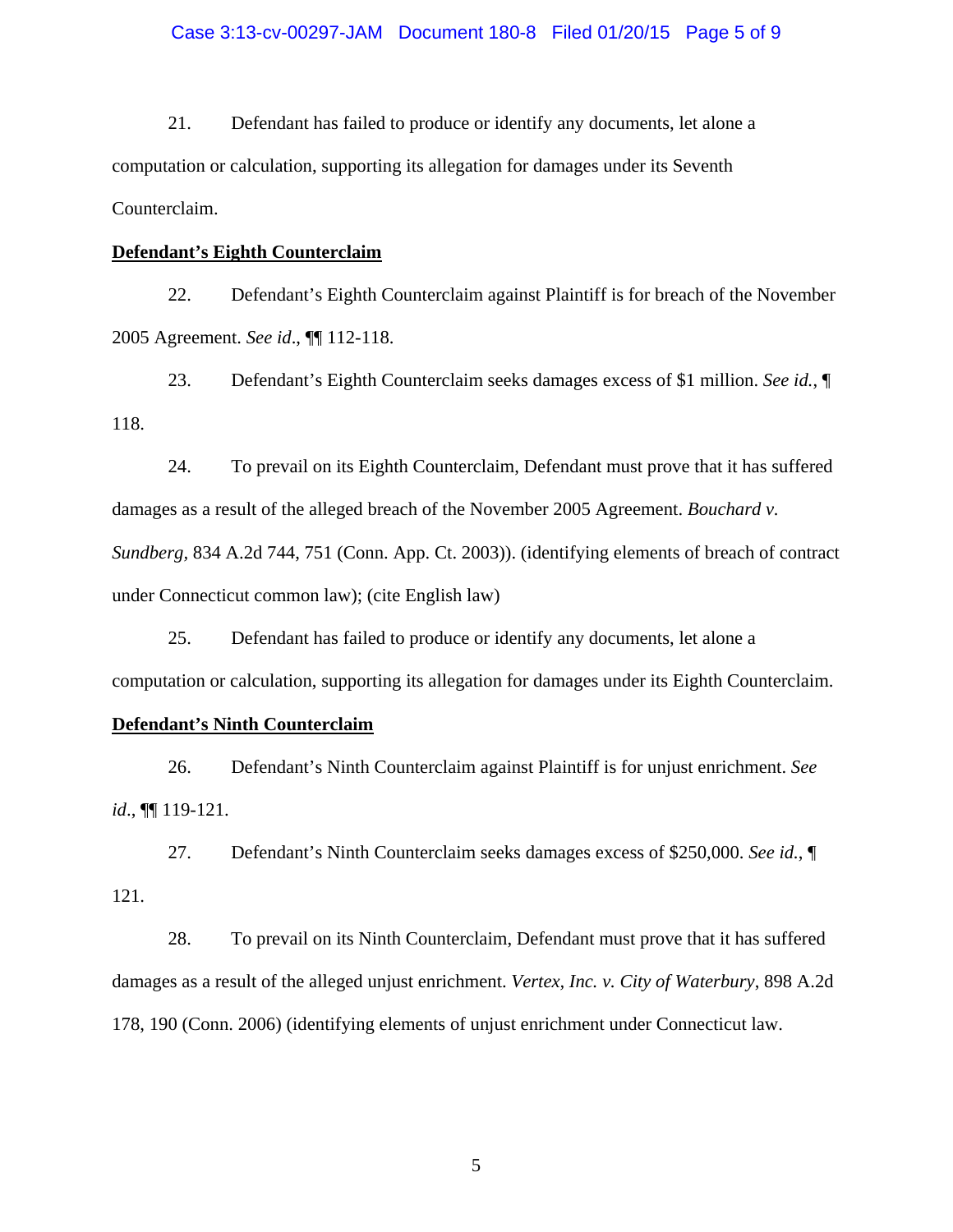# Case 3:13-cv-00297-JAM Document 180-8 Filed 01/20/15 Page 6 of 9

29. Defendant has failed to produce or identify any documents, let alone a

computation or calculation, supporting its allegation for damages under its Ninth Counterclaim.

#### **Defendant Has Failed to Disclose Any Support for Its Damages Claims**

30. Defendant has failed to disclose any support for its damages claims.

31. Defendant has failed to produce or identify any documents, let alone a computation or calculation, supporting its claims for damages.

32. Defendant's Initial Disclosures dated July 15, 2015 failed to provide a computation of each category of damages. *See* Welsh Decl. Supp. Pl. Mot. Summ. J. ("Welsh Decl."), ¶ 4, Ex. A.)

33. Pursuant to Rule 26(a)(1)(iii), Defendant stated that "[a]s of the date of this Rule 26 disclosure, discovery has not commenced and LaserPerformance is not in a position to provide a computation of each category of damages claimed by LaserPerformance in the Counterclaims. *Id*.

34. Pursuant to Rule 26(a)(1)(iii), Defendant stated that "[a]s of the date of this Rule 26 disclosure, discovery has not commenced and Quarter (sic) is not in a position to provide a computation of each category of damages claimed by LaserPerformance (sic) in the

Counterclaims." *Id*.

35. Defendant did not supplement or update its initial disclosures. Welsh Decl., ¶ 5.

36. Plaintiff's interrogatory no. 11 asked Defendant to:

Describe in detail all factual and legal bases for each of the counterclaims asserted in your Counterclaim, including a description in detail of all facts that support or contradict each such counterclaim, and an identification of all documents, communications and/or things that you are relying on to support each such counterclaim and an identification of the individuals most knowledgeable about each such counterclaim.

37. Defendant objected to interrogatory no. 11 as follows: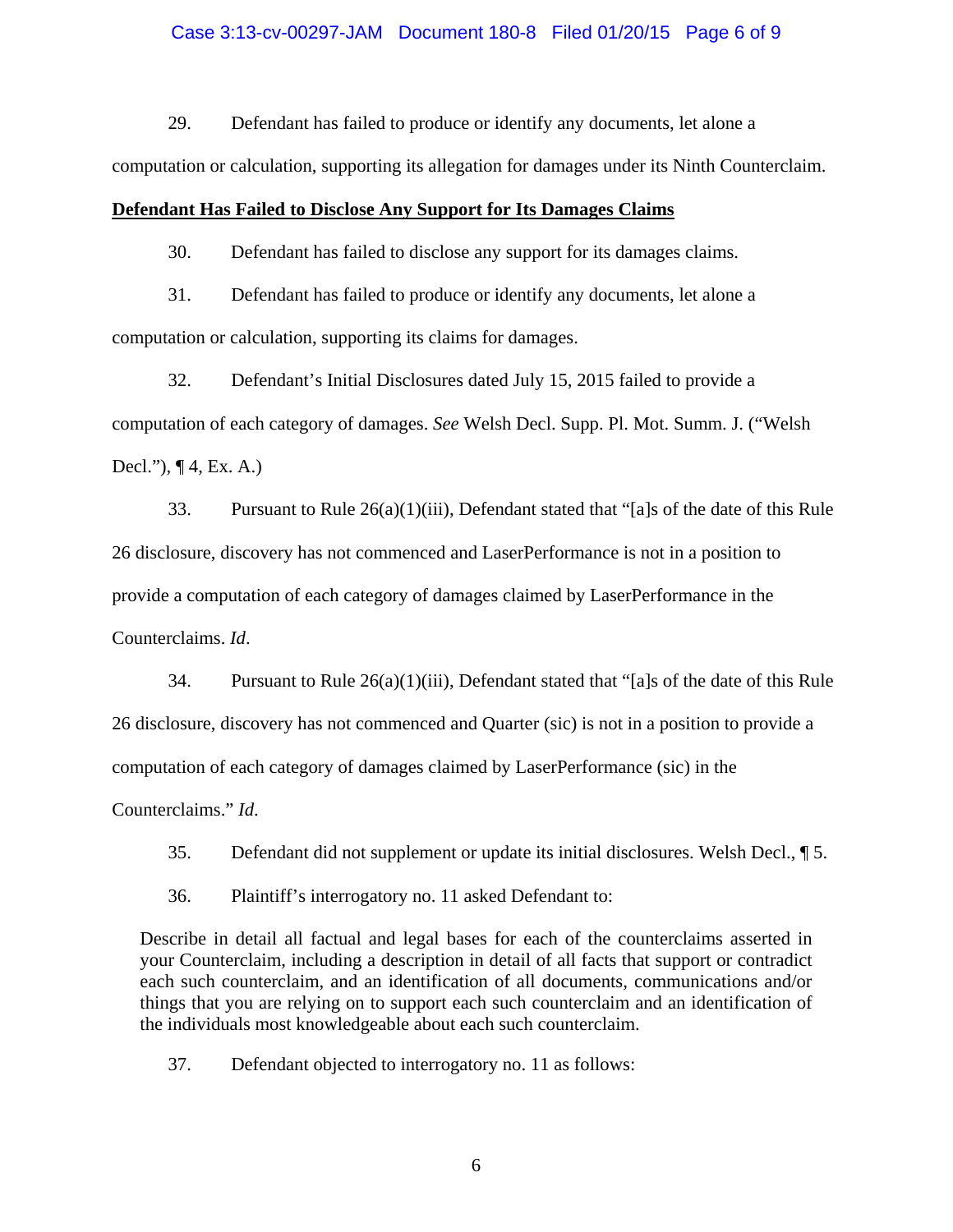# Case 3:13-cv-00297-JAM Document 180-8 Filed 01/20/15 Page 7 of 9

Counterclaim Plaintiff objects to this interrogatory as it asks for complete factual and legal basis and therefore it is overly broad, unduly burdensome. Like the prior interrogatory, answering this request would require lengthy interviews and document review leading to a report which could amount to hundreds of pages. It is therefore incredibly burdensome. The interrogatory essentially asks for all information and legal analysis regarding the Counterclaims. In essence, the request is akin to asking Counterclaim Plaintiff to submit a summary judgment brief. Counsel is willing to consider a narrower, more focused, interrogatory on these issues.

Welsh Decl., ¶¶ 6, 8, Exs. B-C.

38. Defendant did not provide a supplemental response to interrogatory no. 11.

Welsh Decl., ¶¶ 7, 9.

39. Defendant did not identify an expert witness. Welsh Decl., ¶ 10.

40. Defendant did not produce an expert report. Welsh Decl., ¶ 11.

41. Defendant did not identify or produce documents from which Plaintiff could

calculate, or even understand, Defendant's damages claims. Welsh Decl., ¶ 12.

42. Defendant did not produce or identify a damages analysis in this matter. Welsh

Decl., ¶ 13.

43. All discovery closed on December 19, 2014. *See* Doc. No. 171.

44. The Defendant produced a purported damages analysis on December 24, 2014.

Welsh Decl., ¶ 14, Ex. D.

45. The Defendant also asserted Counterclaims III – IX against Global Sailing

Limited ("Global Sailing").

46. Global Sailing's interrogatory no. 11 asked Defendant to:

Identify all facts supporting or negating your contentions that Counterclaim Plaintiffs have been monetarily damaged by Global Sailing's alleged tortious interference with business relations, its alleged violation of Connecticut Unfair Trade Practices Act, its alleged breach of the 1983 Builder Agreement, its alleged breach of the 1989 Builder Agreement, and the alleged overpayment of royalties, including, but not limited to, a computation of each category of such damages and the basis and methodology therefore, as well as unit sales, revenues (net and gross), costs of selling, profits or earnings,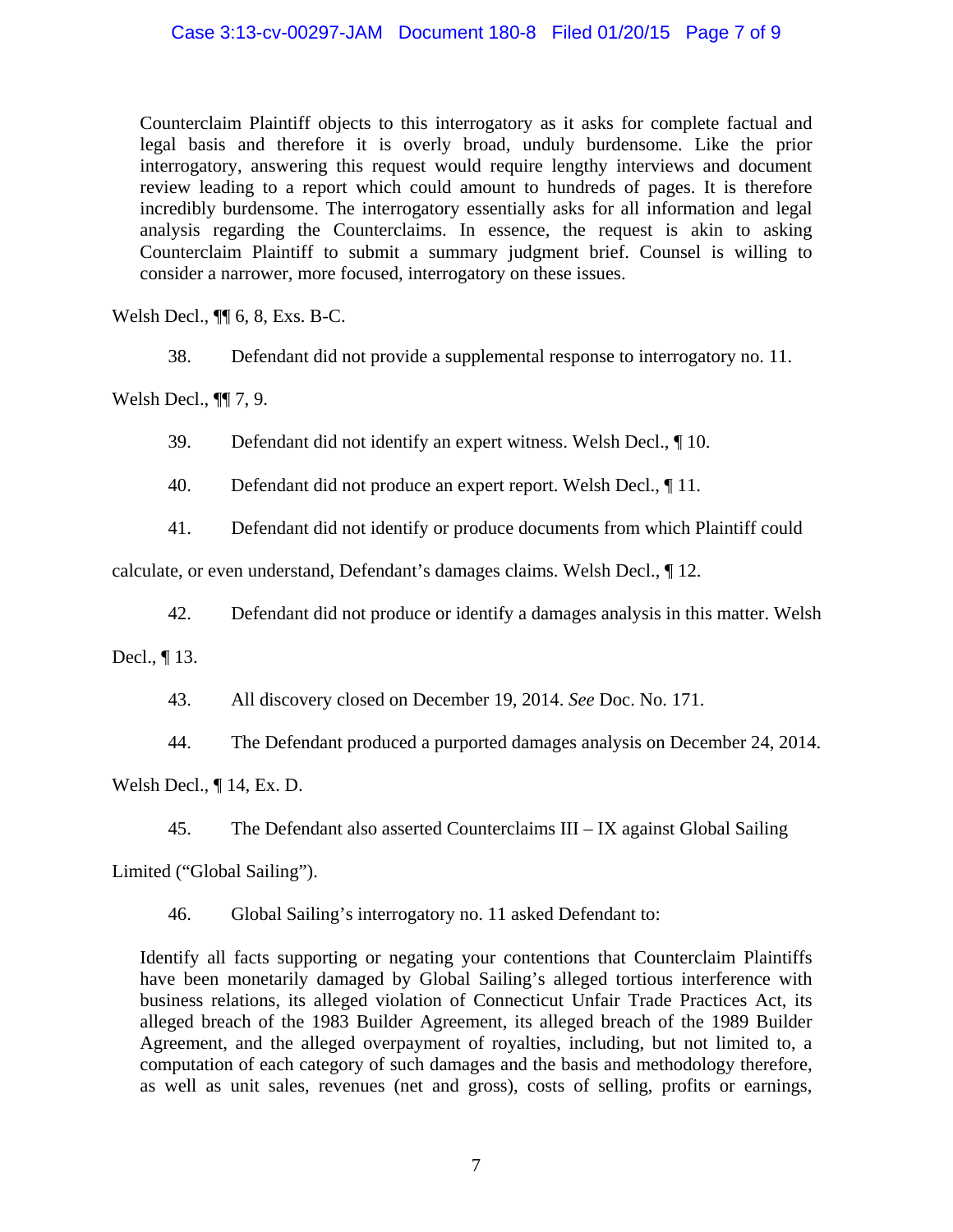allocated expenses, sales trends, wholesale and retail pricing and customers, for any product of Counterclaim Plaintiffs that relates to Counterclaim Plaintiffs'

47. Defendant objected to interrogatory no. 8:

Counterclaim Plaintiffs object to interrogatory 8 as it asks for "all facts" concerning every claim and focusing on damages. It is overly broad and unduly burdensome. This would require the Counterclaim Plaintiffs to provide a narrative account of the entire case as it pertains to this claim. Subject to these objections will provide a calculation of the damages related to the royalty claim. Counterclaim plaintiff will supplement its responses to the other damages claims shortly after expert disclosure.

Welsh Decl., ¶ 15, Ex. E.

48. Defendant did not supplement its response to interrogatory no. 8. Welsh Decl., ¶

8.

Respectfully submitted,

January 20, 2015 */s/ Andy I. Corea* 

 Wesley W. Whitmyer, Jr., ct03509 Andy I. Corea, ct25925 Walter B. Welsh, ct01220 ST. ONGE STEWARD JOHNSTON & REENS LLC 986 Bedford Street Stamford, Connecticut 06905-5619 Telephone: (203) 324-6155 Facsimile: (203) 327-1096 Email: acorea@ssjr.com; litigation@ssjr.com

 ATTORNEYS FOR PLAINTIFFS BRUCE KIRBY and BRUCE KIRBY, INC.